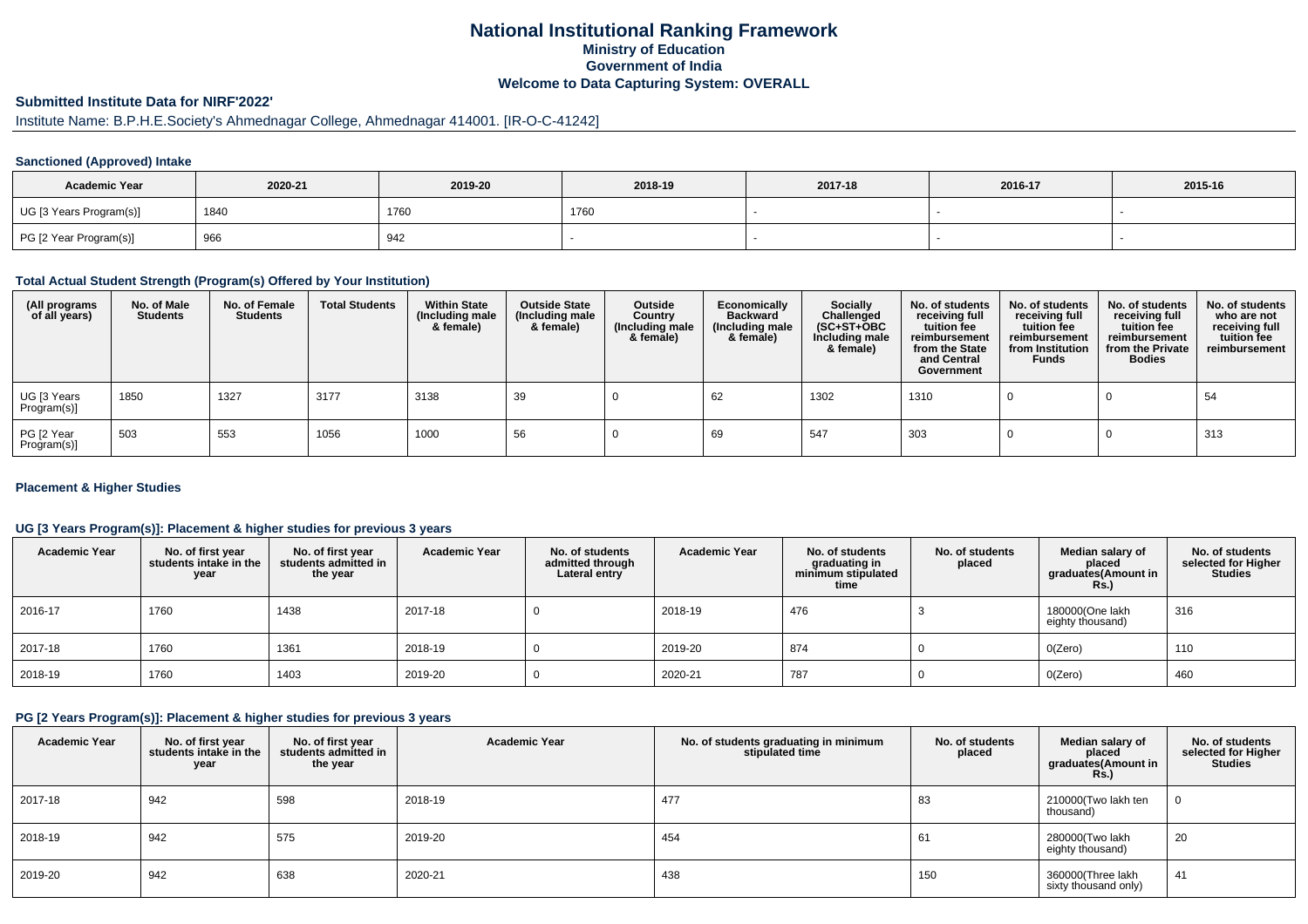#### **Ph.D Student Details**

| Ph.D (Student pursuing doctoral program till 2020-21 Students admitted in the academic year 2020-21 should not be entered here.) |                                                                                                                                  |                       |          |  |  |  |
|----------------------------------------------------------------------------------------------------------------------------------|----------------------------------------------------------------------------------------------------------------------------------|-----------------------|----------|--|--|--|
|                                                                                                                                  |                                                                                                                                  | <b>Total Students</b> |          |  |  |  |
| Full Time                                                                                                                        |                                                                                                                                  | 104                   |          |  |  |  |
| Part Time                                                                                                                        |                                                                                                                                  |                       |          |  |  |  |
| No. of Ph.D students graduated (including Integrated Ph.D)                                                                       |                                                                                                                                  |                       |          |  |  |  |
|                                                                                                                                  | 2020-21                                                                                                                          | 2019-20               | 2018-19  |  |  |  |
| Full Time                                                                                                                        | 11                                                                                                                               |                       | 6        |  |  |  |
| Part Time                                                                                                                        | 0                                                                                                                                |                       |          |  |  |  |
|                                                                                                                                  | PG (Student pursuing MD/MS/DNB program till 2020-21 Students admitted in the academic year 2021 - 22 should not be entered here) |                       |          |  |  |  |
|                                                                                                                                  | Number of students pursuing PG (MD/MS/DNB) program                                                                               |                       | $\bf{0}$ |  |  |  |
| No. of students Graduating in PG (MD/MS/DNB) program                                                                             |                                                                                                                                  |                       |          |  |  |  |
| 2020-21                                                                                                                          | 2019-20                                                                                                                          | 2018-19               |          |  |  |  |
| 0                                                                                                                                | $\Omega$                                                                                                                         |                       |          |  |  |  |
|                                                                                                                                  |                                                                                                                                  |                       |          |  |  |  |

## **Online Education**

| . Does all programs/courses were completed on time.                                             |                                                                                       | Yes                                                                                                                                                                                                                                                                                                                                                                                                                                                                        |                                                |  |
|-------------------------------------------------------------------------------------------------|---------------------------------------------------------------------------------------|----------------------------------------------------------------------------------------------------------------------------------------------------------------------------------------------------------------------------------------------------------------------------------------------------------------------------------------------------------------------------------------------------------------------------------------------------------------------------|------------------------------------------------|--|
| 2. Measures taken to complete the syllabus of courses and programs.                             |                                                                                       | keeping in mind the ongoing pandemic situation lot of uncertainty pertaining to conduct offline classes was their. However,<br>keeping in mind the larger picture that is the welfare of the students few steps where taken by the college. 1. Providing<br>Institutional email id. 2. Provide watsapp helpline facility. 3. reinstate google classroom to conduct lectures on regular basis.<br>Google forms were created to conduct internal assessment of the students. |                                                |  |
| 3. The period of delay in completion of syllabus (in months).                                   |                                                                                       |                                                                                                                                                                                                                                                                                                                                                                                                                                                                            |                                                |  |
| 4. The period of delay in conducting exams (in months).                                         |                                                                                       |                                                                                                                                                                                                                                                                                                                                                                                                                                                                            |                                                |  |
| <b>Portal Name</b>                                                                              | No. of students offered online courses which have credit<br>transferred to transcript | Total no, of online courses which have credit transferred<br>to the transcript                                                                                                                                                                                                                                                                                                                                                                                             | Total no. of credits transferred to transcript |  |
| Swayam                                                                                          |                                                                                       |                                                                                                                                                                                                                                                                                                                                                                                                                                                                            |                                                |  |
| 5. No. of courses developed and available online on Swayam platform by your institution faculty |                                                                                       |                                                                                                                                                                                                                                                                                                                                                                                                                                                                            |                                                |  |

## **Financial Resources: Utilised Amount for the Capital expenditure for previous 3 years**

| <b>Academic Year</b>                                                                                 | 2020-21                                              | 2019-20                                                        | 2018-19                                                                  |  |  |  |
|------------------------------------------------------------------------------------------------------|------------------------------------------------------|----------------------------------------------------------------|--------------------------------------------------------------------------|--|--|--|
|                                                                                                      | <b>Utilised Amount</b>                               | <b>Utilised Amount</b>                                         | <b>Utilised Amount</b>                                                   |  |  |  |
| Annual Capital Expenditure on Academic Activities and Resources (excluding expenditure on buildings) |                                                      |                                                                |                                                                          |  |  |  |
| Library                                                                                              | 1600 (One thousand six hundred)                      | 141598 (one lakh forty one thousand five hundred ninety eight) | 90233 (ninety thousand two hundred thirty three)                         |  |  |  |
| New Equipment for Laboratories                                                                       | 34591 (thirty four thousand five hundred ninety one) | 136686 (one lakh thirty six thousand six hundred eighty six)   | 1571934 (fifteen lakh seventy one thousand nine hundred thirty<br>fourt) |  |  |  |
| <b>Engineering Workshops</b>                                                                         | $0$ (zero)                                           | $0$ (zero)                                                     | 0 (zero)                                                                 |  |  |  |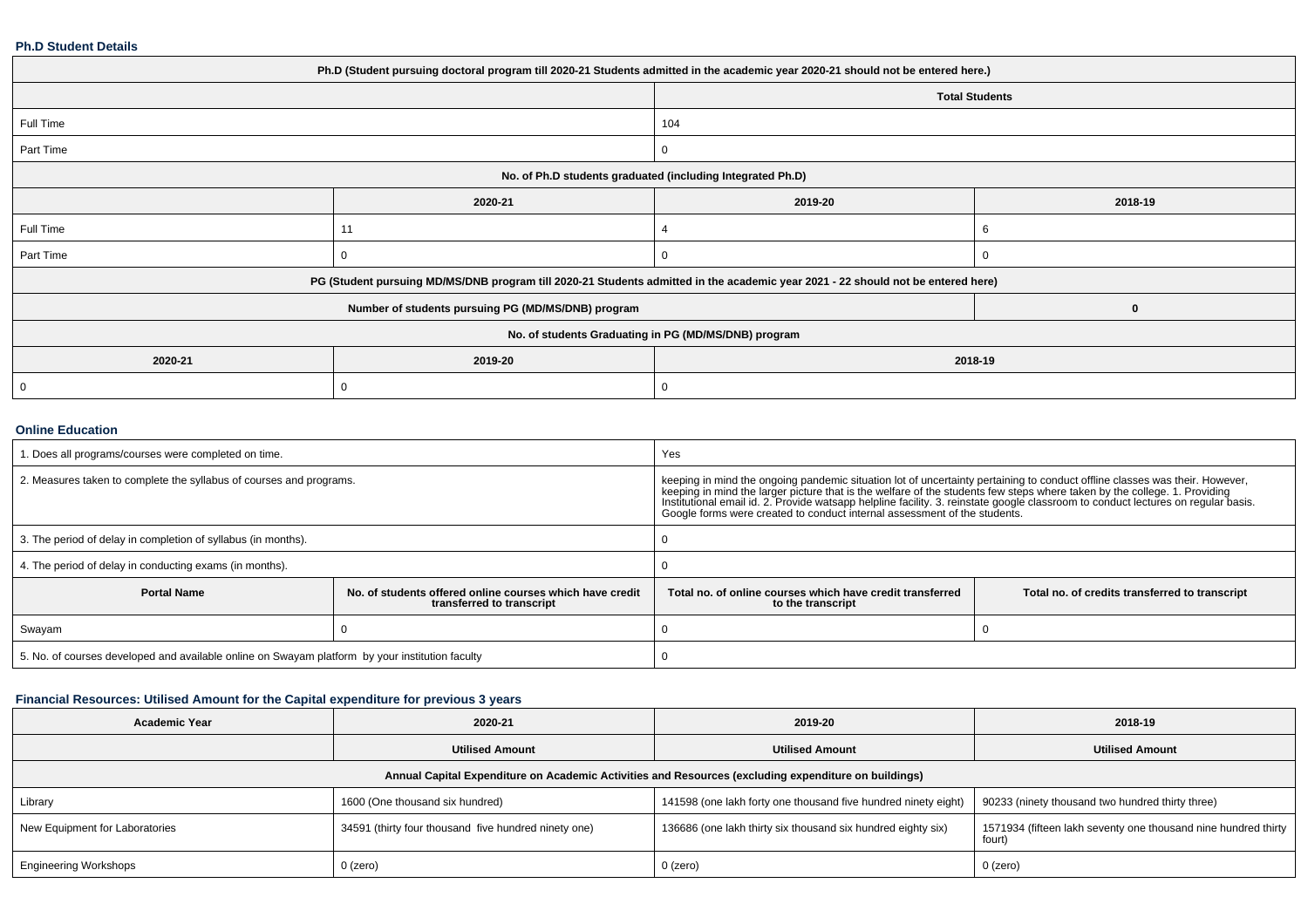## **Financial Resources: Utilised Amount for the Operational expenditure for previous 3 years**

| <b>Academic Year</b>                                                                                                                                                                           | 2020-21                                                                           | 2019-20                                                                                     | 2018-19                                                                                   |  |  |  |
|------------------------------------------------------------------------------------------------------------------------------------------------------------------------------------------------|-----------------------------------------------------------------------------------|---------------------------------------------------------------------------------------------|-------------------------------------------------------------------------------------------|--|--|--|
|                                                                                                                                                                                                | <b>Utilised Amount</b>                                                            | <b>Utilised Amount</b>                                                                      | <b>Utilised Amount</b>                                                                    |  |  |  |
| <b>Annual Operational Expenditure</b>                                                                                                                                                          |                                                                                   |                                                                                             |                                                                                           |  |  |  |
| Salaries (Teaching and Non Teaching staff)                                                                                                                                                     | 196547300 (Nineteen crore sixty five lakhs forty seven<br>thousand three hundred) | 179256426 (Seventeen crores ninety two lakhs fifty six<br>thousand four hundred twenty six) | 155914297 (fifteen crores fifty nine lakhs fourteen thousand<br>two hundred ninety seven) |  |  |  |
| Maintenance of Academic Infrastructure or consumables and<br>other running expenditures(excluding maintenance of hostels<br>and allied services, rent of the building, depreciation cost, etc) | 763005 (Seven lakhs sixty three thousand and five)                                | 1083314 (Ten lakhs eighty three thousand three hundred<br>fourteen)                         | 4078247 (Forty lakhs seventy eight thousand two hundred forty<br>seven)                   |  |  |  |
| Seminars/Conferences/Workshops                                                                                                                                                                 | 7200 (seven thousand two hundred)                                                 | 155000 (one lakh fifty five thousand)                                                       | 682253 (six lakh eighty two thousand two hundred fifty three)                             |  |  |  |

#### **IPR**

| Calendar year            | 2020 | 2019 | 2018 |
|--------------------------|------|------|------|
| No. of Patents Published |      |      |      |
| No. of Patents Granted   |      |      |      |

# **Sponsored Research Details**

| <b>Financial Year</b>                    | 2020-21 | 2019-20                        | 2018-19                           |
|------------------------------------------|---------|--------------------------------|-----------------------------------|
| Total no. of Sponsored Projects          |         |                                |                                   |
| Total no. of Funding Agencies            |         |                                |                                   |
| Total Amount Received (Amount in Rupees) |         | 595000                         | 1647000                           |
| Amount Received in Words                 | Zero    | Five lakh ninety five thousand | sixteen lakh forty seven thousand |

#### **Consultancy Project Details**

| <b>Financial Year</b>                    | 2020-21 | 2019-20 | 2018-19 |
|------------------------------------------|---------|---------|---------|
| Total no. of Consultancy Projects        |         |         |         |
| Total no. of Client Organizations        |         |         |         |
| Total Amount Received (Amount in Rupees) |         |         |         |
| Amount Received in Words                 | Zero    | Zero    | Zero    |

## **Executive Development Program/Management Development Programs**

| <b>Financial Year</b>                                                           | 2020-21 | 2019-20 | 2018-19 |  |  |
|---------------------------------------------------------------------------------|---------|---------|---------|--|--|
| Total no. of Executive Development Programs/ Management<br>Development Programs |         |         |         |  |  |
| Total no. of Participants                                                       |         |         |         |  |  |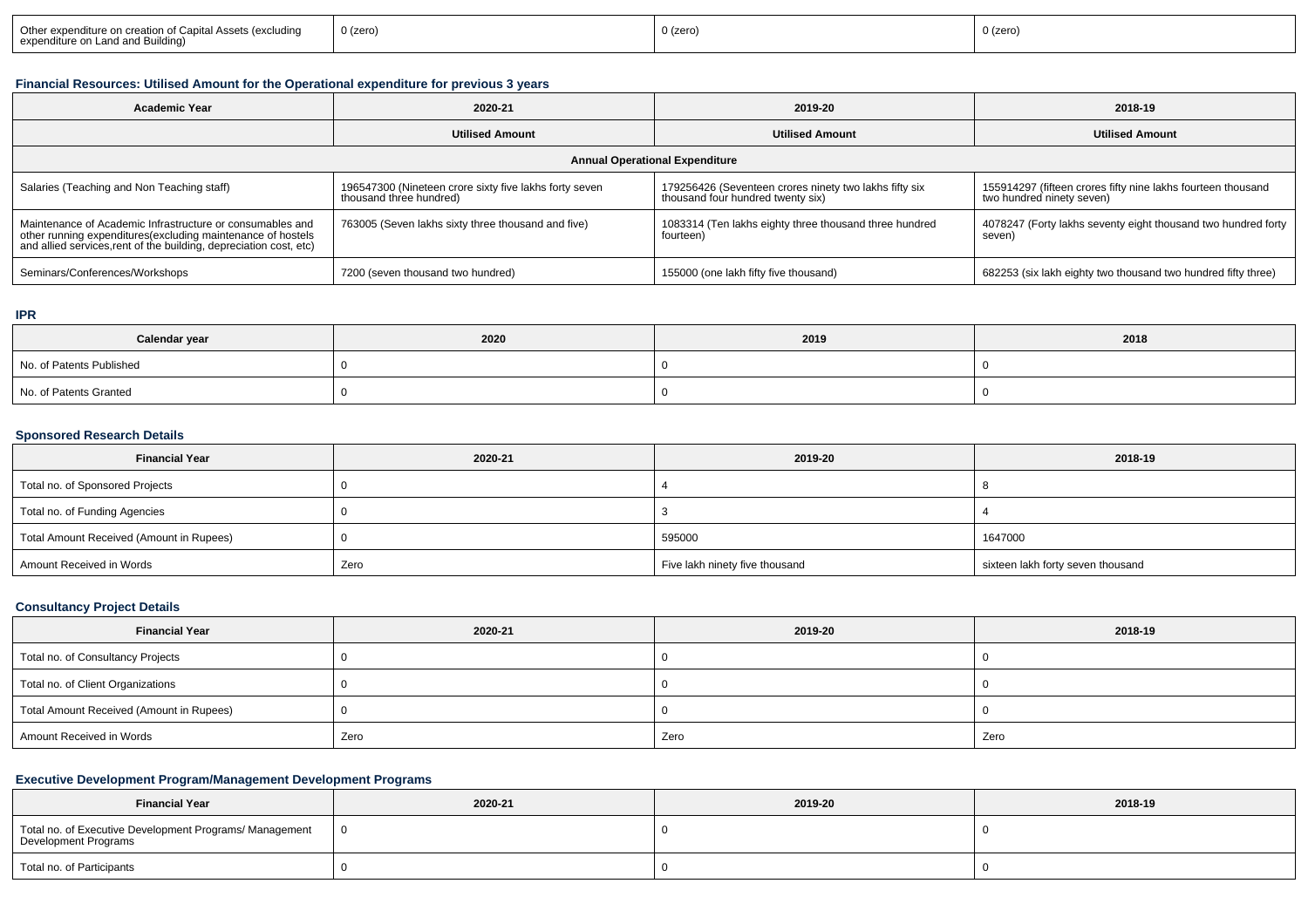| Total Annual Earnings (Amount in Rupees)(Excluding Lodging<br>& Boarding Charges) |      |      |      |  |
|-----------------------------------------------------------------------------------|------|------|------|--|
| Total Annual Earnings in Words                                                    | Zero | Zero | Zero |  |

## **PCS Facilities: Facilities of physically challenged students**

| 1. Do your institution buildings have Lifts/Ramps?                                                                                                         | Yes, more than 60% of the buildings |
|------------------------------------------------------------------------------------------------------------------------------------------------------------|-------------------------------------|
| 2. Do your institution have provision for walking aids, including wheelchairs and transportation from one building to another for<br>handicapped students? | Yes                                 |
| 3. Do your institution buildings have specially designed toilets for handicapped students?                                                                 | Yes, more than 40% of the buildings |

## **Accreditation**

## **NBA Accreditation**

| institute have a valid NBA Accreditation?<br><b>NO</b><br>1. Does your in. |
|----------------------------------------------------------------------------|
|----------------------------------------------------------------------------|

## **NAAC Accreditation**

| 1. Does your institute have a valid NAAC Accreditation? | <b>YES</b> |             |  |  |  |  |
|---------------------------------------------------------|------------|-------------|--|--|--|--|
| Valid from                                              | Valid upto | <b>CGPA</b> |  |  |  |  |
| 03-07-2018                                              | 02-07-2023 | 2.80        |  |  |  |  |

## **Faculty Details**

| Srno            | Name                                          | Age | Designation                | Gender | Qualification | <b>Experience (In</b><br>Months) | <b>Currently working</b><br>with institution? | <b>Joining Date</b> | <b>Leaving Date</b>      | <b>Association type</b> |
|-----------------|-----------------------------------------------|-----|----------------------------|--------|---------------|----------------------------------|-----------------------------------------------|---------------------|--------------------------|-------------------------|
|                 | <b>ABHAY SHARAD</b><br>SHALIGRAM              | 53  | <b>Assistant Professor</b> | Male   | Ph.D          | 345                              | Yes                                           | 21-11-1992          | $\overline{\phantom{a}}$ | Regular                 |
| $\overline{2}$  | ABHIJIT ARUN<br>KULKARNI                      | 51  | Professor                  | Male   | Ph.D          | 312                              | Yes                                           | 17-07-1995          | $\sim$                   | Regular                 |
| 3               | <b>ABHIJITA</b><br>NAVNATH JAGTAP             | 36  | <b>Assistant Professor</b> | Female | M.Sc.         | -5                               | Yes                                           | 15-02-2021          | $\sim$                   | Adhoc / Contractual     |
| $\overline{4}$  | <b>AJAY VIJAY</b><br><b>KAKADE</b>            | 35  | <b>Assistant Professor</b> | Male   | <b>NET</b>    | 60                               | Yes                                           | 01-07-2016          | $\sim$                   | Adhoc / Contractual     |
| $5\overline{5}$ | ANAND YASHVANT<br><b>RAIKWAD</b>              | 52  | <b>Assistant Professor</b> | Male   | <b>NET</b>    | 202                              | Yes                                           | 16-09-2004          | $\overline{\phantom{a}}$ | Regular                 |
| 6               | ANIRUDDHA<br><b>KESHAV</b><br><b>KULKARNI</b> | 33  | <b>Assistant Professor</b> | Male   | Ph.D          | 66                               | Yes                                           | 01-01-2016          | $\sim$                   | Regular                 |
| $\overline{7}$  | <b>APURVA AMIT</b><br>KALE                    | 39  | <b>Assistant Professor</b> | Female | M.A           | 24                               | Yes                                           | 01-07-2019          | $\overline{\phantom{a}}$ | Adhoc / Contractual     |
| 8               | <b>ARVIND VINAYAK</b><br><b>NAGWADE</b>       | 59  | Professor                  | Male   | Ph.D          | 418                              | Yes                                           | 11-09-1986          | $\overline{\phantom{a}}$ | Regular                 |
| 9               | <b>ASHITA GRACE</b><br>RICHARD DSOUZA         | 41  | <b>Assistant Professor</b> | Female | <b>SLET</b>   | 156                              | Yes                                           | 08-07-2008          | $\overline{\phantom{a}}$ | Regular                 |
| 10              | <b>ASHOK EKNATH</b><br>LAGAD                  | 56  | Associate Professor        | Male   | M. Phil       | 372                              | Yes                                           | 13-07-1990          | $\overline{\phantom{a}}$ | Regular                 |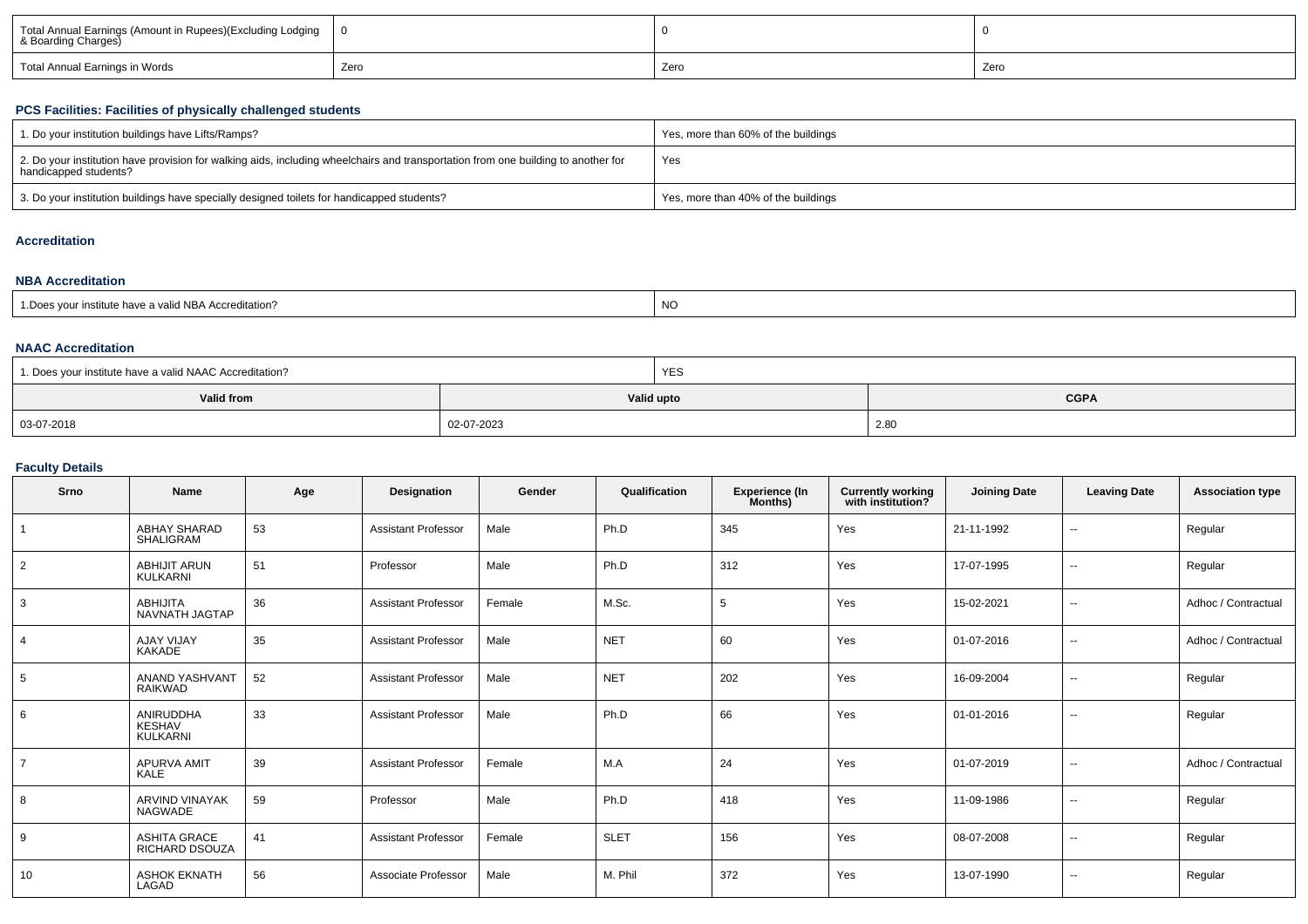| 11 | <b>ASHOK</b><br>MURALIDHAR<br><b>GHORPADE</b>             | 43 | <b>Assistant Professor</b> | Male   | <b>SLET</b> | 133 | Yes | 15-06-2010 | $\overline{\phantom{a}}$ | Regular             |
|----|-----------------------------------------------------------|----|----------------------------|--------|-------------|-----|-----|------------|--------------------------|---------------------|
| 12 | <b>ASHOK NAVNATH</b><br><b>BORUDE</b>                     | 36 | <b>Assistant Professor</b> | Male   | <b>NET</b>  | 133 | Yes | 17-06-2010 | $\overline{\phantom{a}}$ | Regular             |
| 13 | ASMITA JAYRAM<br><b>GAVHANE</b>                           | 39 | <b>Assistant Professor</b> | Female | <b>SET</b>  | 60  | Yes | 01-07-2016 | $\overline{\phantom{a}}$ | Adhoc / Contractual |
| 14 | <b>AVINASH EKNATH</b><br>GAWADE                           | 39 | <b>Assistant Professor</b> | Male   | Ph.D        | 168 | Yes | 01-08-2007 | $\overline{\phantom{a}}$ | Regular             |
| 15 | AVINASH ISAAC<br>VANJARE                                  | 40 | <b>Assistant Professor</b> | Male   | Ph.D        | 121 | Yes | 15-06-2011 | $\overline{\phantom{a}}$ | Regular             |
| 16 | AYESHAH IQBAL<br>SAYYED                                   | 30 | <b>Assistant Professor</b> | Female | M.COM       | 60  | Yes | 01-07-2016 | $\overline{\phantom{a}}$ | Adhoc / Contractual |
| 17 | <b>BALASAHEB</b><br>MARUTI GAYKAR                         | 57 | Professor                  | Male   | Ph.D        | 336 | Yes | 06-07-1993 | $\overline{\phantom{a}}$ | Regular             |
| 18 | <b>BALRAJ</b><br>SHANKARRAO<br>KHOBRAGADE                 | 47 | <b>Assistant Professor</b> | Male   | Ph.D        | 216 | Yes | 18-07-2003 | $\overline{\phantom{a}}$ | Regular             |
| 19 | <b>BHAGWAT</b><br><b>SUKHDEV</b><br>PARAKAL               | 41 | <b>Assistant Professor</b> | Male   | Ph.D        | 59  | Yes | 01-09-2016 | $\overline{\phantom{a}}$ | Regular             |
| 20 | CHANDRAKANT<br><b>VISHWANATH</b><br><b>JOSHI</b>          | 59 | Professor                  | Male   | Ph.D        | 359 | Yes | 17-08-1991 | $\overline{\phantom{a}}$ | Regular             |
| 21 | <b>DADASAHEB</b><br>RANJIT JAWRE                          | 36 | <b>Assistant Professor</b> | Male   | <b>NET</b>  | 60  | Yes | 01-07-2016 | $\overline{\phantom{a}}$ | Adhoc / Contractual |
| 22 | <b>DEVIDAS</b><br>DNYANADEO<br><b>HARADE</b>              | 26 | <b>Assistant Professor</b> | Male   | <b>SET</b>  | 36  | Yes | 02-07-2018 | $\overline{\phantom{a}}$ | Adhoc / Contractual |
| 23 | <b>DILIPKUMAR</b><br><b>GORAKHNATH</b><br><b>BHALSING</b> | 53 | <b>Assistant Professor</b> | Male   | <b>SET</b>  | 202 | Yes | 21-09-2004 | $\overline{\phantom{a}}$ | Regular             |
| 24 | DINKAR<br><b>BABANRAO MORE</b>                            | 59 | Professor                  | Male   | Ph.D        | 408 | Yes | 21-07-1987 | $\overline{\phantom{a}}$ | Regular             |
| 25 | DIPALI PRAVIN<br><b>GAIKWAD</b>                           | 24 | <b>Assistant Professor</b> | Female | M.Sc.       | 7   | Yes | 01-01-2021 | $\overline{\phantom{a}}$ | Adhoc / Contractual |
| 26 | DNYANESHWAR<br><b>DASHRATH</b><br><b>GAIKWAD</b>          | 43 | <b>Assistant Professor</b> | Male   | Ph.D        | 138 | Yes | 17-11-2009 | --                       | Regular             |
| 27 | <b>ESHWAR</b><br>BASAVAN GOUDA                            | 57 | <b>Assistant Professor</b> | Male   | <b>NET</b>  | 132 | Yes | 12-07-2010 | $\overline{\phantom{a}}$ | Regular             |
| 28 | GAJANAN<br>SUKHDEO PANDE                                  | 39 | <b>Assistant Professor</b> | Male   | Ph.D        | 154 | Yes | 15-09-2008 | $\overline{\phantom{a}}$ | Regular             |
| 29 | GANGADHAR<br>NARAYAN<br>GHUMARE                           | 55 | <b>Assistant Professor</b> | Male   | M.Sc.       | 168 | Yes | 01-08-2007 | Щ,                       | Regular             |
| 30 | <b>GANPAT LAXMAN</b><br><b>UNDE</b>                       | 59 | Associate Professor        | Male   | M.A         | 359 | Yes | 05-08-1991 | $\sim$                   | Regular             |
| 31 | <b>GEETA NIKHIL</b><br><b>VARMA</b>                       | 37 | <b>Assistant Professor</b> | Female | M.COM       | 36  | Yes | 02-07-2018 | Щ,                       | Adhoc / Contractual |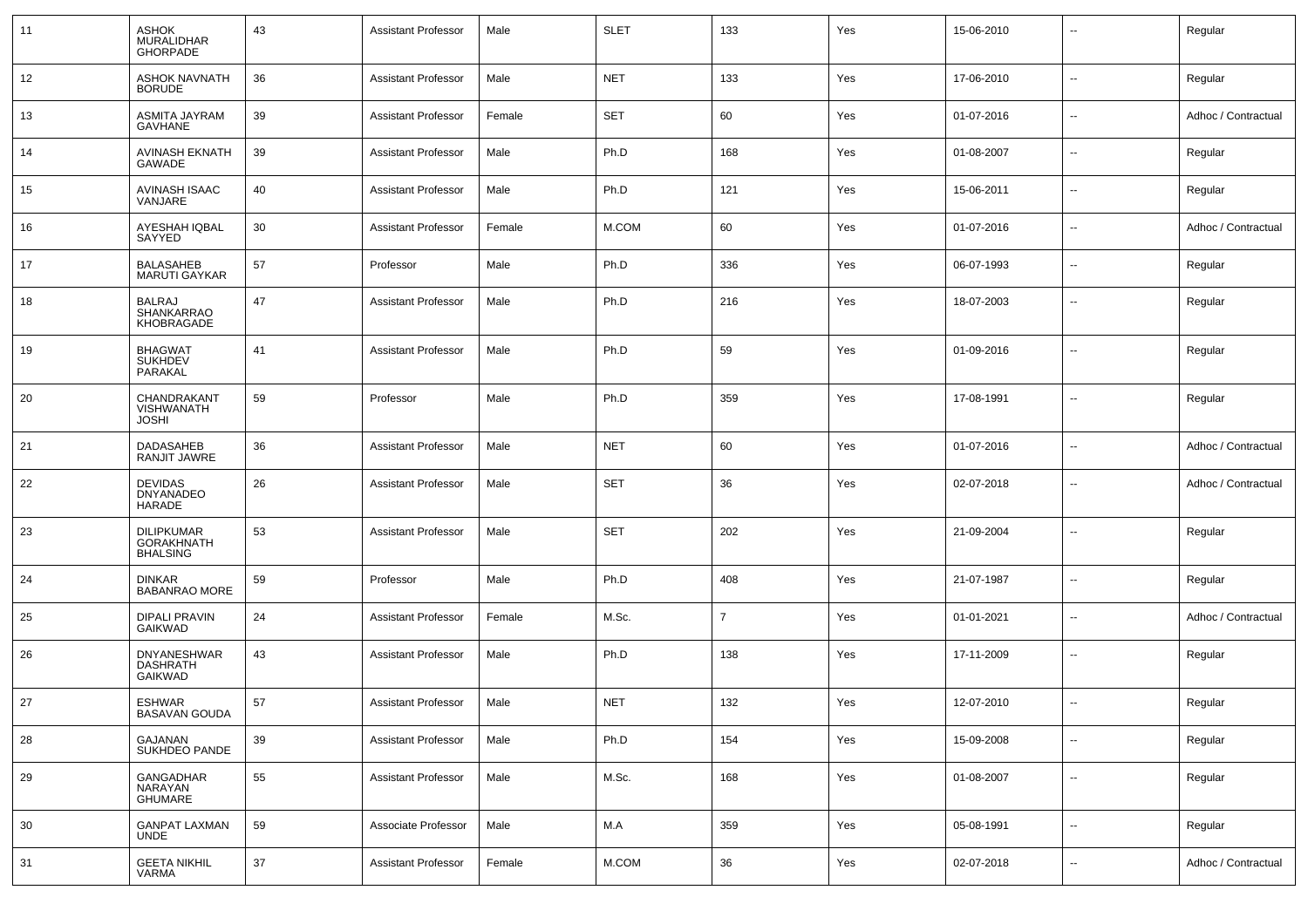| 32 | <b>GEETANJALI</b><br>KUMAR AVHAD                   | 40 | <b>Assistant Professor</b> | Female | M.A        | 24  | Yes | 01-07-2019 | $\overline{\phantom{a}}$ | Adhoc / Contractual |
|----|----------------------------------------------------|----|----------------------------|--------|------------|-----|-----|------------|--------------------------|---------------------|
| 33 | <b>GIRIJA</b><br><b>PALICHERLA</b><br><b>REDDI</b> | 59 | Associate Professor        | Female | Ph.D       | 348 | Yes | 10-07-1992 | $\overline{\phantom{a}}$ | Regular             |
| 34 | <b>HARITA</b><br>VIJAYKUMAR<br><b>GANDHI</b>       | 31 | <b>Assistant Professor</b> | Female | M.COM      | 54  | Yes | 03-01-2017 | $\mathbf{u}$             | Adhoc / Contractual |
| 35 | <b>ISHA VINAY</b><br><b>RANANAWARE</b>             | 24 | <b>Assistant Professor</b> | Female | M.Sc.      | 8   | Yes | 07-12-2020 | $\overline{\phantom{a}}$ | Adhoc / Contractual |
| 36 | <b>IVAN ARANHA</b>                                 | 42 | <b>Assistant Professor</b> | Male   | Ph.D       | 121 | Yes | 15-06-2011 | $\overline{\phantom{a}}$ | Regular             |
| 37 | <b>JESSICA SAMUEL</b><br><b>GHODKE</b>             | 35 | <b>Assistant Professor</b> | Female | <b>SET</b> | 60  | Yes | 01-07-2016 | $\mathbf{u}$             | Adhoc / Contractual |
| 38 | <b>JOHN PHILIP</b><br><b>GEORGE</b>                | 24 | <b>Assistant Professor</b> | Male   | M.Sc.      | 24  | No  | 01-07-2019 | 30-04-2020               | Adhoc / Contractual |
| 39 | <b>JYOSTNA</b><br><b>SUBHASH</b><br><b>GALANDE</b> | 29 | <b>Assistant Professor</b> | Female | <b>NET</b> | 24  | Yes | 01-08-2019 | $\mathbf{u}$             | Adhoc / Contractual |
| 40 | JYOTI NAVANATH<br><b>DHAKTODE</b>                  | 24 | <b>Assistant Professor</b> | Female | M.Sc.      | 24  | No  | 05-07-2019 | 30-04-2020               | Adhoc / Contractual |
| 41 | KACHARU<br><b>VISHVANATH</b><br>WAGASKAR           | 50 | <b>Assistant Professor</b> | Male   | <b>SET</b> | 132 | Yes | 14-07-2010 | $\overline{\phantom{a}}$ | Regular             |
| 42 | <b>KALYAN</b><br><b>BABASAHEB</b><br><b>CHAVAN</b> | 37 | <b>Assistant Professor</b> | Male   | <b>NET</b> | 93  | Yes | 14-10-2013 | $\overline{\phantom{a}}$ | Regular             |
| 43 | KAMALAKAR<br>VENKATRAMAN<br><b>BHAT</b>            | 54 | Associate Professor        | Male   | Ph.D       | 300 | Yes | 01-07-1996 | $\overline{\phantom{a}}$ | Regular             |
| 44 | <b>KARISHMA DILIP</b><br><b>RAJPAL</b>             | 25 | <b>Assistant Professor</b> | Female | M.Sc.      | 9   | Yes | 01-11-2020 | $\overline{\phantom{a}}$ | Adhoc / Contractual |
| 45 | KOMAL BADAM<br>SONAWANE                            | 25 | <b>Assistant Professor</b> | Female | M.Sc.      | 24  | Yes | 03-07-2019 | $\overline{\phantom{a}}$ | Adhoc / Contractual |
| 46 | <b>LALITA DHIRAJ</b><br><b>DESHMUKH</b>            | 36 | <b>Assistant Professor</b> | Female | <b>SET</b> | 132 | Yes | 16-07-2010 | $\overline{\phantom{a}}$ | Regular             |
| 47 | <b>LAXMI SANJAY</b><br><b>NAWLANI</b>              | 24 | <b>Assistant Professor</b> | Female | M.COM      | 24  | Yes | 01-08-2019 | $\overline{\phantom{a}}$ | Adhoc / Contractual |
| 48 | LAXMIPRABHA<br><b>GOPICHAND</b><br>UGHADE          | 41 | <b>Assistant Professor</b> | Female | <b>SET</b> | 156 | Yes | 15-07-2008 | $\overline{\phantom{a}}$ | Regular             |
| 49 | <b>LIKKU MARY</b><br><b>DEVASSY</b>                | 26 | <b>Assistant Professor</b> | Female | M.Sc.      | 36  | Yes | 02-07-2018 | $\sim$                   | Adhoc / Contractual |
| 50 | MADHAV<br>HANUMANTRAO<br><b>SHINDE</b>             | 39 | <b>Assistant Professor</b> | Male   | Ph.D       | 138 | Yes | 19-11-2009 | $\overline{\phantom{a}}$ | Regular             |
| 51 | MADHAVI<br><b>RAJENDRA</b><br>CHAVAN               | 37 | <b>Assistant Professor</b> | Female | <b>MCS</b> | 48  | Yes | 01-07-2017 | $\overline{\phantom{a}}$ | Adhoc / Contractual |
| 52 | MAHADEO<br><b>SHRIDHAR</b><br>JADHAV               | 45 | <b>Assistant Professor</b> | Male   | <b>SET</b> | 156 | Yes | 07-07-2008 | $\overline{\phantom{a}}$ | Regular             |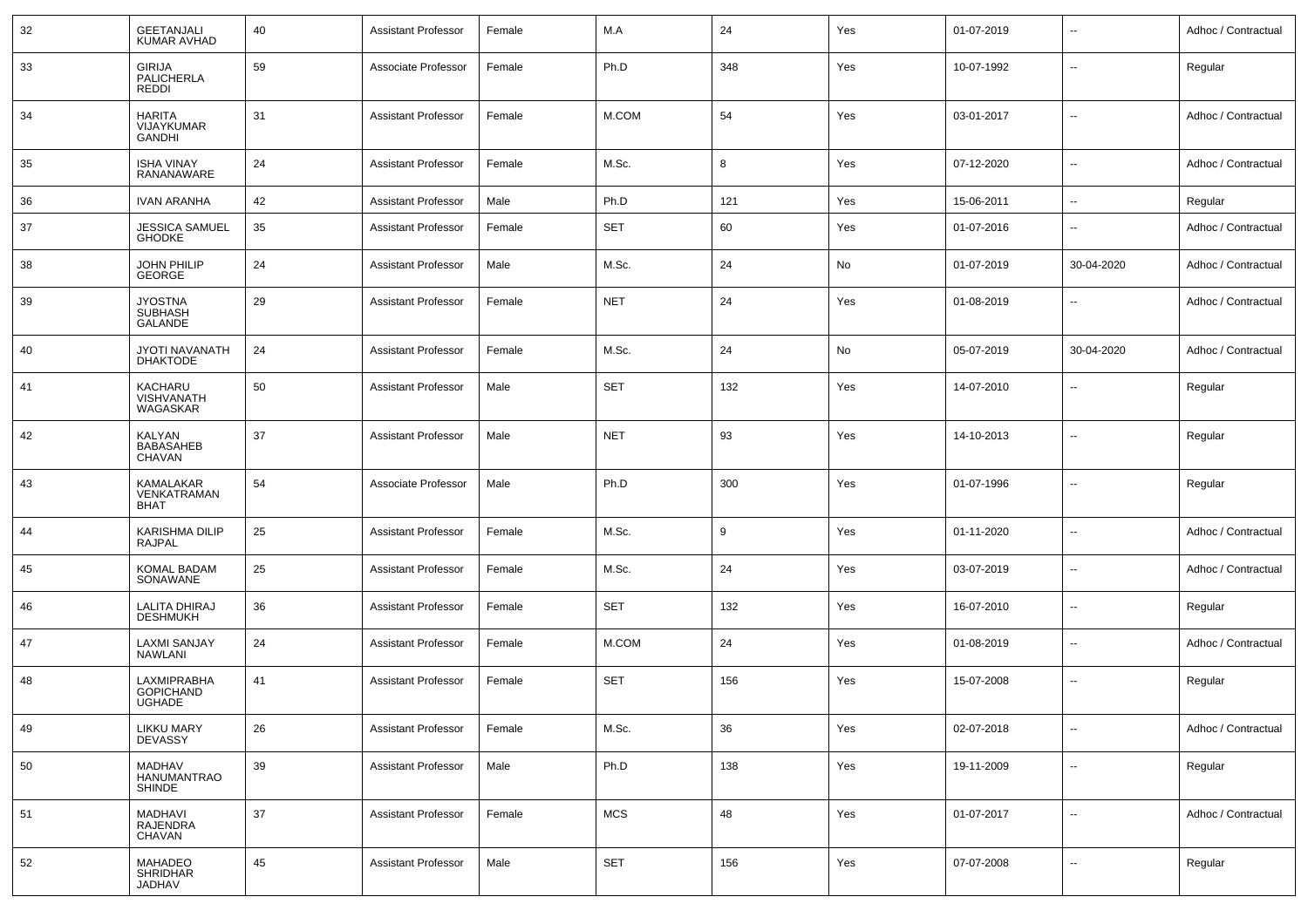| 53 | <b>MALATI</b><br>CHANDRAKANT<br><b>YEOLA</b>         | 49 | <b>Assistant Professor</b> | Male   | Ph.D       | 138 | Yes | 18-11-2009 | $\overline{\phantom{a}}$ | Regular             |
|----|------------------------------------------------------|----|----------------------------|--------|------------|-----|-----|------------|--------------------------|---------------------|
| 54 | <b>MAYA GOPINATH</b><br><b>UNDE</b>                  | 57 | Professor                  | Female | Ph.D       | 263 | Yes | 26-08-1999 | $\sim$                   | Regular             |
| 55 | <b>MOUSMI JITENDRA</b><br><b>BHANDARI</b>            | 41 | <b>Assistant Professor</b> | Female | Ph.D       | 48  | Yes | 01-07-2017 | $\overline{\phantom{a}}$ | Adhoc / Contractual |
| 56 | <b>NAINA PRAKASH</b><br>KHANCHANDANI                 | 32 | <b>Assistant Professor</b> | Female | M.Sc.      | 2   | No  | 27-02-2021 | 30-04-2021               | Adhoc / Contractual |
| 57 | NAJMUSSHAR<br>SAYYED HUSAIN<br>ALI                   | 41 | <b>Assistant Professor</b> | Female | M.A        | 60  | Yes | 01-07-2016 | $\overline{\phantom{a}}$ | Adhoc / Contractual |
| 58 | NAMRATA FELIX<br>MAHANKALE                           | 27 | <b>Assistant Professor</b> | Female | M.Sc.      | 48  | Yes | 11-07-2017 | $\mathbf{u}$             | Adhoc / Contractual |
| 59 | NANDKUMAR<br>RATANRAO<br>SOMAWANSHI                  | 59 | Professor                  | Male   | Ph.D       | 396 | Yes | 13-07-1988 | $\overline{\phantom{a}}$ | Regular             |
| 60 | NIDHI LALITKUMAR<br><b>PATEL</b>                     | 28 | <b>Assistant Professor</b> | Female | M.COM      | 24  | Yes | 01-07-2019 | $\overline{\phantom{a}}$ | Adhoc / Contractual |
| 61 | NISHA HIRALAL<br><b>GODSE</b>                        | 39 | <b>Assistant Professor</b> | Female | M.Sc.      | 60  | Yes | 01-07-2016 | $\overline{\phantom{a}}$ | Adhoc / Contractual |
| 62 | NITIN SHYAM<br><b>GAIKWAD</b>                        | 60 | Associate Professor        | Male   | M.Sc.      | 444 | Yes | 23-07-1984 | $\sim$                   | Regular             |
| 63 | NIVEDITA DEEPAK<br><b>WAGHMARE</b>                   | 32 | <b>Assistant Professor</b> | Female | <b>MCA</b> | 48  | Yes | 01-07-2017 | $\overline{\phantom{a}}$ | Adhoc / Contractual |
| 64 | <b>NOEL FRANCIS</b><br>PARGE                         | 50 | <b>Assistant Professor</b> | Male   | Ph.D       | 133 | Yes | 15-06-2010 | $\overline{\phantom{a}}$ | Regular             |
| 65 | <b>PARAG</b><br>CHARUDATTA<br>ATHAVALE               | 42 | <b>Assistant Professor</b> | Male   | Ph.D       | 94  | Yes | 15-10-2013 | $\overline{\phantom{a}}$ | Regular             |
| 66 | PARAG PRAMOD<br><b>KADAM</b>                         | 47 | Associate Professor        | Male   | Ph.D       | 168 | Yes | 01-08-2007 | $\overline{\phantom{a}}$ | Regular             |
| 67 | PARESH PRAKASH<br><b>BORA</b>                        | 38 | <b>Assistant Professor</b> | Male   | Ph.D       | 138 | Yes | 12-11-2009 | $\overline{\phantom{a}}$ | Regular             |
| 68 | <b>PAURNIMA</b><br>RAJENDRA KALE                     | 26 | <b>Assistant Professor</b> | Female | M.Sc.      | 9   | Yes | 01-11-2020 | $\overline{\phantom{a}}$ | Adhoc / Contractual |
| 69 | PAWANJEET<br><b>JOGINDER SINGH</b><br><b>CHHABDA</b> | 47 | <b>Assistant Professor</b> | Female | Ph.D       | 156 | Yes | 01-08-2008 | $\overline{\phantom{a}}$ | Regular             |
| 70 | PHUGNAR<br>PRASHANT<br>LAXMANRAO                     | 41 | Other                      | Male   | Ph.D       | 96  | Yes | 22-07-2013 | $\overline{\phantom{a}}$ | Regular             |
| 71 | POPAT YADAV<br>SINARE                                | 39 | <b>Assistant Professor</b> | Male   | Ph.D       | 67  | Yes | 01-01-2016 | ۰.                       | Regular             |
| 72 | PRACHI<br>KAKASAHEB<br>WALUNJKAR                     | 33 | <b>Assistant Professor</b> | Female | MCS        | 60  | Yes | 01-07-2016 | $\overline{\phantom{a}}$ | Adhoc / Contractual |
| 73 | PRADIP<br>BHAUSAHEB<br>SHELKE                        | 46 | Professor                  | Male   | Ph.D       | 234 | Yes | 02-01-2002 | $\overline{\phantom{a}}$ | Regular             |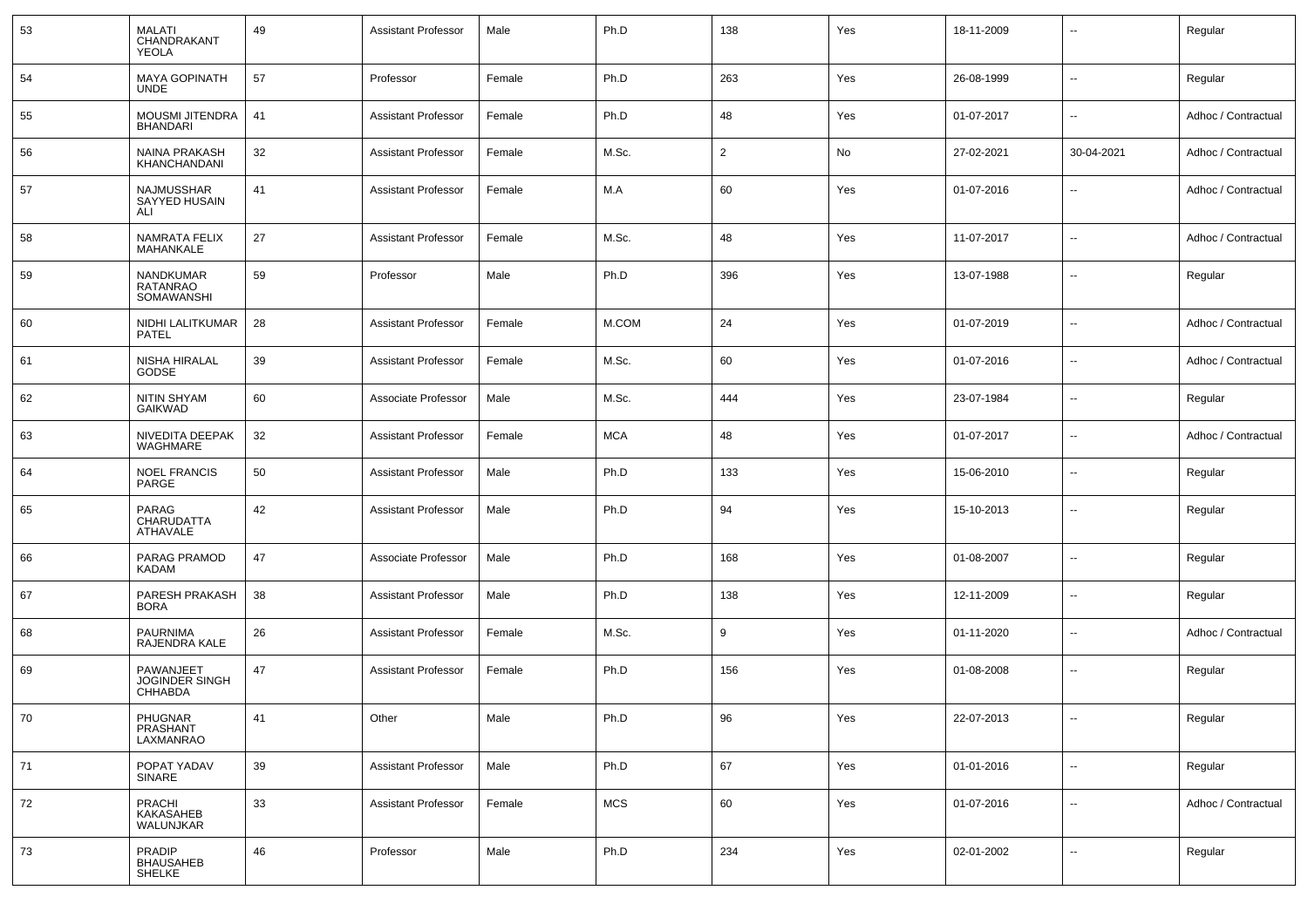| 74 | <b>PRAKASH</b><br>VENKATRAO<br><b>SURYAWANSHI</b>   | 43     | <b>Assistant Professor</b>                          | Male   | Ph.D       | 133 | Yes | 15-06-2010 | --                       | Regular             |
|----|-----------------------------------------------------|--------|-----------------------------------------------------|--------|------------|-----|-----|------------|--------------------------|---------------------|
| 75 | PRASAD<br>YASHWANT<br>LAMROOD                       | 46     | <b>Assistant Professor</b>                          | Male   | Ph.D       | 138 | Yes | 11-11-2009 | Ξ.                       | Regular             |
| 76 | <b>PRASHANT</b><br><b>MANOHAR KATKE</b>             | 33     | <b>Assistant Professor</b>                          | Male   | <b>NET</b> | 96  | Yes | 01-07-2013 | $\overline{a}$           | Regular             |
| 77 | <b>PRAVIN</b><br><b>DNYANESHWAR</b><br><b>MORE</b>  | 46     | <b>Assistant Professor</b>                          | Male   | Ph.D       | 202 | Yes | 20-09-2004 | --                       | Regular             |
| 78 | PRITAMKUMAR<br>CHANDRAKANT<br><b>BEDARKAR</b>       | 47     | Professor                                           | Male   | Ph.D       | 263 | Yes | 18-08-1999 | --                       | Regular             |
| 79 | <b>RAHUL</b><br>MHATARDEV<br><b>GHODKE</b>          | 47     | <b>Assistant Professor</b>                          | Male   | M. Phil    | 228 | Yes | 07-07-2002 | --                       | Regular             |
| 80 | RAHUL RAVINDRA<br>GAIKWAD                           | 40     | <b>Assistant Professor</b>                          | Male   | Ph.D       | 66  | Yes | 01-01-2016 | --                       | Regular             |
| 81 | RAJASHRI VISHAL<br><b>BHOPE</b>                     | 34     | <b>Assistant Professor</b>                          | Female | <b>NET</b> | 132 | Yes | 01-07-2010 | $\overline{\phantom{a}}$ | Regular             |
| 82 | <b>RAJESH</b><br>DATTATRAYA TAK                     | 46     | Professor                                           | Male   | Ph.D       | 202 | Yes | 29-09-2004 | ۰.                       | Regular             |
| 83 | <b>RAJNEESH</b><br><b>JOSPEH</b><br><b>BARNABAS</b> | 58     | Dean / Principal /<br>Director / Vice<br>Chancellor | Male   | Ph.D       | 347 | Yes | 01-08-1992 | ۰.                       | Regular             |
| 84 | <b>RAMDASI UDAY</b><br><b>VILAS</b>                 | 30     | <b>Assistant Professor</b>                          | Male   | M.Sc.      | 24  | No  | 01-07-2019 | 30-04-2020               | Adhoc / Contractual |
| 85 | RAMESHWAR<br>KACHARU<br>DONGARE                     | 41     | <b>Assistant Professor</b>                          | Male   | <b>NET</b> | 186 | Yes | 20-01-2006 | $\overline{\phantom{a}}$ | Regular             |
| 86 | RAVIKIRAN<br><b>VASANT LATE</b>                     | 33     | <b>Assistant Professor</b>                          | Male   | <b>NET</b> | 66  | Yes | 01-01-2016 | $\sim$                   | Regular             |
| 87 | <b>RAVINDRA</b><br>PRABHAKAR<br><b>DESHMUKH</b>     | 54     | Professor                                           | Male   | Ph.D       | 300 | Yes | 01-07-1996 | $\overline{a}$           | Regular             |
| 88 | RAVINDRA PUNJA<br>MATE                              | 41     | <b>Assistant Professor</b>                          | Male   | <b>SET</b> | 96  | Yes | 01-07-2013 | --                       | Regular             |
| 89 | <b>RAZAK NIZAM</b><br>SAYYAD                        | 43     | <b>Assistant Professor</b>                          | Male   | Ph.D       | 240 | Yes | 24-07-2001 | --                       | Regular             |
| 90 | REVANANATH<br>ROHIDAS KADAM                         | 36     | Assistant Professor                                 | Male   | <b>MCA</b> | 60  | Yes | 01-07-2016 |                          | Adhoc / Contractual |
| 91 | RICHA RAJIV<br>SHARMA                               | 53     | Professor                                           | Female | Ph.D       | 271 | Yes | 08-01-1999 | $\overline{\phantom{a}}$ | Regular             |
| 92 | ROHIDAS RAMESH<br><b>DEVADHE</b>                    | 27     | <b>Assistant Professor</b>                          | Male   | M.Sc.      | 60  | Yes | 01-07-2016 | $\sim$                   | Adhoc / Contractual |
| 93 | ROOPALI<br>GAJENDRA<br>KULKARNI                     | $47\,$ | <b>Assistant Professor</b>                          | Female | <b>MCS</b> | 240 | Yes | 02-07-2001 | Ξ.                       | Adhoc / Contractual |
| 94 | SACHIN<br>DATTATRAYA<br>RALEGANKAR                  | 48     | <b>Assistant Professor</b>                          | Male   | Ph.D       | 168 | Yes | 01-08-2007 | $\sim$                   | Regular             |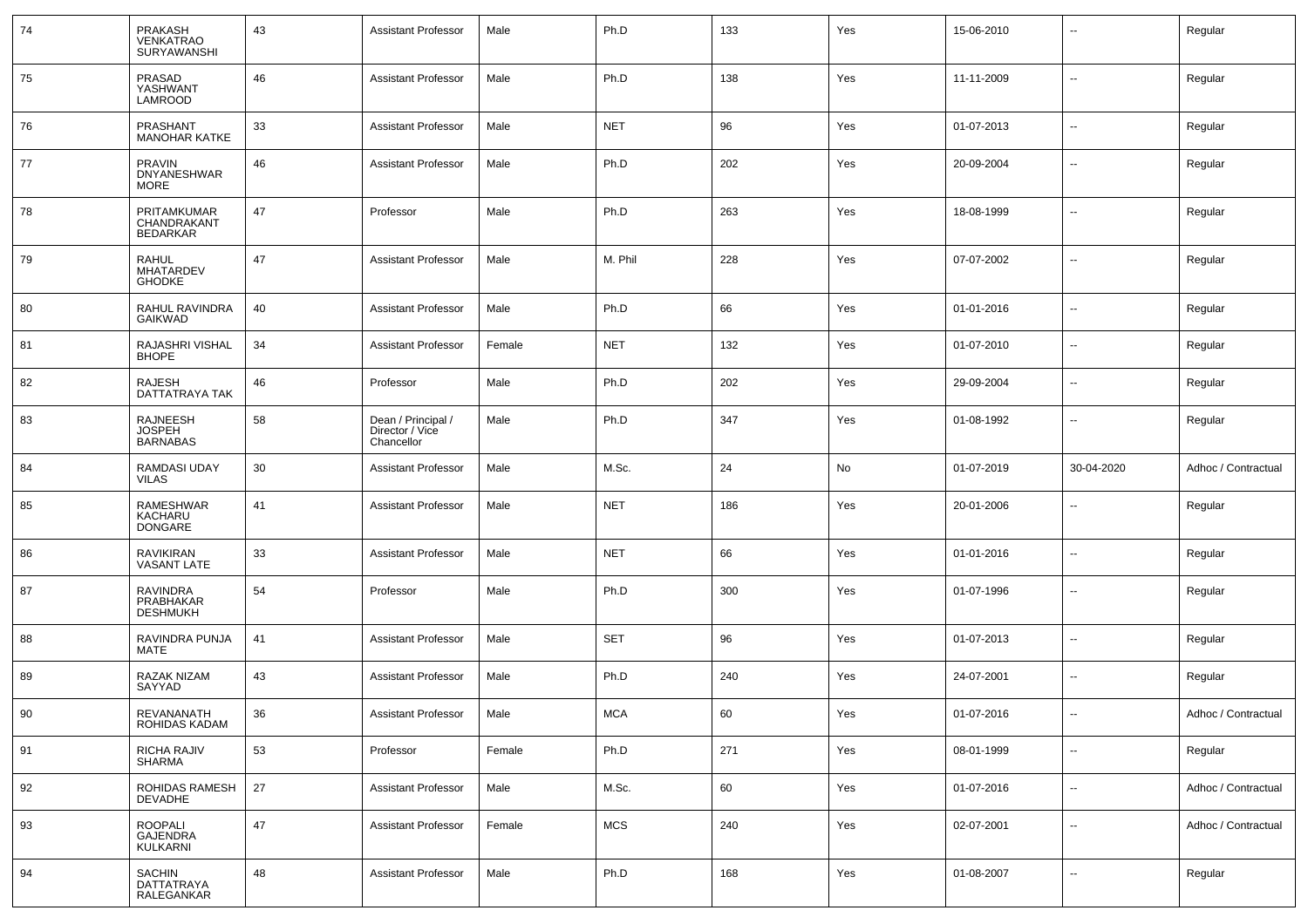| 95  | <b>SACHIN</b><br><b>DNYANESHWAR</b><br><b>MORE</b>   | 40 | <b>Assistant Professor</b> | Male   | <b>SET</b> | 167            | Yes | 03-08-2007 | $\overline{\phantom{a}}$ | Regular             |
|-----|------------------------------------------------------|----|----------------------------|--------|------------|----------------|-----|------------|--------------------------|---------------------|
| 96  | SAGAR SARJERAO<br>BAWAKE                             | 29 | <b>Assistant Professor</b> | Male   | M.Sc.      | 60             | Yes | 01-07-2016 | $\overline{\phantom{a}}$ | Adhoc / Contractual |
| 97  | <b>SAMIR KUMAR</b><br><b>MOHAPATRA</b>               | 46 | <b>Assistant Professor</b> | Male   | Ph.D       | 154            | Yes | 27-09-2008 | $\overline{\phantom{a}}$ | Regular             |
| 98  | SANDEEP<br><b>BHANUDAS KASAR</b>                     | 41 | <b>Assistant Professor</b> | Male   | <b>NET</b> | 186            | Yes | 23-01-2006 | --                       | Regular             |
| 99  | SANDEEP<br>VASANTRAO<br><b>ROHOKALE</b>              | 44 | <b>Assistant Professor</b> | Male   | <b>NET</b> | 234            | Yes | 05-01-2002 | --                       | Regular             |
| 100 | SANDHYA UMESH<br>SAINDANE                            | 46 | <b>Assistant Professor</b> | Female | M.Sc.      | 204            | Yes | 01-07-2004 | $\overline{\phantom{a}}$ | Adhoc / Contractual |
| 101 | SANIYA<br>ZAHIRODDIN<br><b>SHAIKH</b>                | 25 | <b>Assistant Professor</b> | Female | M.Sc.      | 4              | Yes | 15-02-2021 | $\overline{\phantom{a}}$ | Adhoc / Contractual |
| 102 | SANTOSH BABAN<br><b>SHELKE</b>                       | 34 | <b>Assistant Professor</b> | Male   | <b>NET</b> | 59             | Yes | 09-08-2016 | $\overline{\phantom{a}}$ | Adhoc / Contractual |
| 103 | <b>SANTOSH</b><br><b>RANGNATH</b><br><b>DESHMUKH</b> | 35 | <b>Assistant Professor</b> | Male   | Ph.D       | 138            | Yes | 16-11-2009 | $\overline{\phantom{a}}$ | Regular             |
| 104 | SAPNA REAGAN<br>SWAMY                                | 32 | <b>Assistant Professor</b> | Female | M.COM      | 60             | Yes | 01-07-2016 | $\overline{\phantom{a}}$ | Adhoc / Contractual |
| 105 | SARIKA SURESH<br>KULKARNI                            | 32 | <b>Assistant Professor</b> | Female | <b>MCS</b> | 60             | Yes | 01-07-2016 | --                       | Adhoc / Contractual |
| 106 | <b>SARITA</b><br>JAGANNATH<br>SURYAVANSHI            | 54 | Associate Professor        | Female | Ph.D       | 298            | Yes | 20-07-1996 | $\overline{\phantom{a}}$ | Regular             |
| 107 | SATAPPA LAHU<br>CHAVAN                               | 47 | Professor                  | Male   | Ph.D       | 187            | Yes | 16-01-2006 | $\overline{\phantom{a}}$ | Regular             |
| 108 | SEEMA<br>GANGARAM<br><b>TIKONE</b>                   | 37 | <b>Assistant Professor</b> | Female | <b>SET</b> | 36             | Yes | 02-07-2018 | $\overline{\phantom{a}}$ | Adhoc / Contractual |
| 109 | <b>SEEMA SANJAY</b><br>SONI                          | 39 | <b>Assistant Professor</b> | Female | M.Sc.      | $\overline{7}$ | Yes | 01-01-2021 | $\overline{\phantom{a}}$ | Adhoc / Contractual |
| 110 | SHABNAM TEJ<br><b>BAHADUR</b><br><b>GURUNG</b>       | 35 | <b>Assistant Professor</b> | Female | Ph.D       | 133            | Yes | 15-06-2010 | --                       | Regular             |
| 111 | SHAHEEN ABDUL<br>VAHID SHAIKH                        | 26 | <b>Assistant Professor</b> | Female | M.Sc.      | 36             | Yes | 02-07-2018 | $\overline{\phantom{a}}$ | Adhoc / Contractual |
| 112 | <b>SHAM SHARAD</b><br>KHARAT                         | 56 | <b>Assistant Professor</b> | Male   | Ph.D       | 120            | Yes | 12-07-2011 | $\overline{\phantom{a}}$ | Regular             |
| 113 | SHARAD<br>AMBADAS<br><b>BORUDE</b>                   | 45 | <b>Assistant Professor</b> | Male   | Ph.D       | 168            | Yes | 01-08-2007 | $\overline{\phantom{a}}$ | Regular             |
| 114 | SHEETAL ANUP<br>AWATE                                | 42 | <b>Assistant Professor</b> | Female | <b>MCS</b> | 60             | Yes | 01-07-2016 | $\sim$                   | Adhoc / Contractual |
| 115 | <b>SHITAL</b><br>NANDKUMAR<br>KULKARNI               | 37 | <b>Assistant Professor</b> | Female | M.COM      | 60             | Yes | 01-07-2016 | $\sim$                   | Adhoc / Contractual |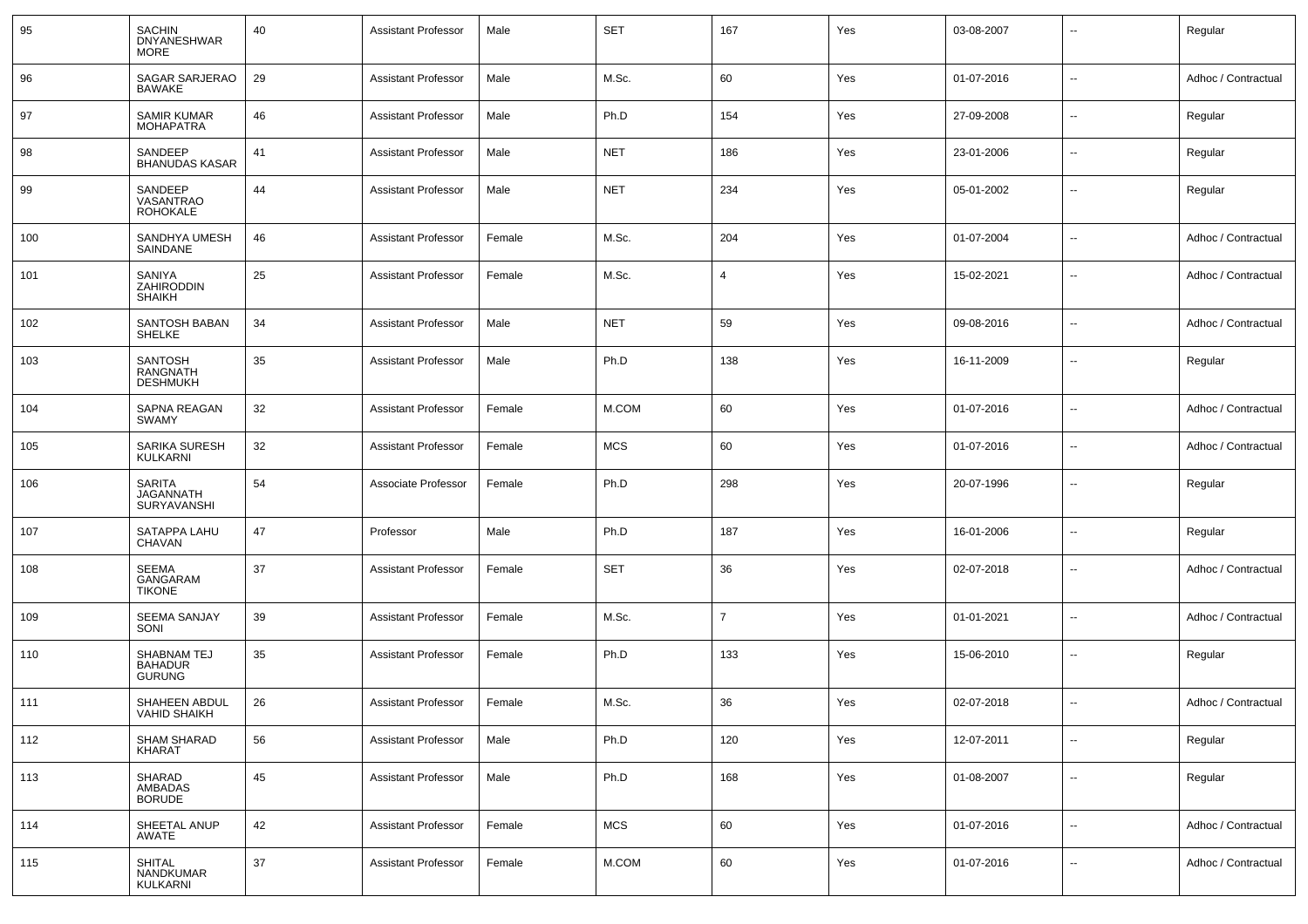| 116 | SHITAL SAGAR<br><b>SHEKADE</b>                       | 26 | <b>Assistant Professor</b> | Female | <b>MCS</b> | 24  | No  | 01-07-2019 | 30-04-2020               | Adhoc / Contractual |
|-----|------------------------------------------------------|----|----------------------------|--------|------------|-----|-----|------------|--------------------------|---------------------|
| 117 | <b>SHRADDHA</b><br><b>MADHUKAR SALVE</b>             | 28 | <b>Assistant Professor</b> | Female | M.Sc.      | 60  | Yes | 01-07-2016 | --                       | Adhoc / Contractual |
| 118 | SHRINGAR RAJAN<br>TIWARI                             | 60 | Associate Professor        | Female | M. Phil    | 213 | Yes | 16-12-2003 | --                       | Regular             |
| 119 | <b>SHRUTI ASHOK</b><br><b>GUNJAL</b>                 | 29 | <b>Assistant Professor</b> | Female | <b>NET</b> | 66  | Yes | 01-01-2016 | $\overline{\phantom{a}}$ | Regular             |
| 120 | SMITA MILIND<br>RAUT                                 | 27 | <b>Assistant Professor</b> | Female | M.Sc.      | 5   | Yes | 01-02-2021 | --                       | Adhoc / Contractual |
| 121 | SNEHAL SHRIRAM<br><b>SHINDE</b>                      | 28 | <b>Assistant Professor</b> | Female | M.Sc.      | 60  | Yes | 01-07-2016 | --                       | Adhoc / Contractual |
| 122 | <b>SONALI VIKAS</b><br>AVHAD                         | 25 | <b>Assistant Professor</b> | Female | <b>MCS</b> | 24  | Yes | 06-07-2019 | --                       | Adhoc / Contractual |
| 123 | <b>SRUSHTI ARUN</b><br><b>BALID</b>                  | 25 | <b>Assistant Professor</b> | Female | M.Sc.      | 36  | Yes | 02-07-2018 | --                       | Adhoc / Contractual |
| 124 | SUDHAKAR KISAN<br><b>SHELAR</b>                      | 51 | Professor                  | Male   | Ph.D       | 295 | Yes | 04-01-1997 | --                       | Regular             |
| 125 | <b>SUDHIR</b><br><b>BHAUSAHEB</b><br>WADEKAR         | 50 | Associate Professor        | Male   | Ph.D       | 213 | Yes | 16-12-2003 | --                       | Regular             |
| 126 | <b>SUDHIR</b><br><b>RAMCHANDRA</b><br><b>BALE</b>    | 50 | Associate Professor        | Male   | Ph.D       | 202 | Yes | 23-09-2004 | $\overline{\phantom{a}}$ | Regular             |
| 127 | SUHAIL ANJUM<br>ABDUR RAHEEM<br>SAYYED               | 39 | <b>Assistant Professor</b> | Male   | Ph.D       | 186 | Yes | 07-01-2006 | $\overline{\phantom{a}}$ | Regular             |
| 128 | <b>SUJATA BADE</b>                                   | 25 | <b>Assistant Professor</b> | Female | M.Sc.      | 24  | No  | 01-08-2019 | 30-04-2020               | Adhoc / Contractual |
| 129 | SUNIL JAISING<br>KAVADE                              | 59 | Professor                  | Male   | Ph.D       | 360 | Yes | 24-07-1991 | $\overline{\phantom{a}}$ | Regular             |
| 130 | <b>SUNNY DINKAR</b><br><b>RUPWATE</b>                | 39 | <b>Assistant Professor</b> | Male   | Ph.D       | 59  | Yes | 01-09-2016 | $\overline{\phantom{a}}$ | Regular             |
| 131 | <b>SURESH ANANT</b><br><b>GHULE</b>                  | 55 | Associate Professor        | Male   | <b>SET</b> | 336 | Yes | 02-07-1993 | $\overline{\phantom{a}}$ | Regular             |
| 132 | <b>SURESH</b><br><b>BHAUSAHEB</b><br><b>GANDHALE</b> | 29 | <b>Assistant Professor</b> | Male   | <b>NET</b> | 60  | Yes | 01-07-2016 | $\overline{\phantom{a}}$ | Adhoc / Contractual |
| 133 | SUVARNA SACHIN<br>PARDESHI                           | 35 | <b>Assistant Professor</b> | Female | <b>MCA</b> | 60  | Yes | 01-07-2016 | $\overline{\phantom{a}}$ | Adhoc / Contractual |
| 134 | SWATI SANTOSH<br>KATARIYA                            | 46 | <b>Assistant Professor</b> | Female | <b>SET</b> | 36  | Yes | 02-07-2018 | --                       | Adhoc / Contractual |
| 135 | TEJAL MARK<br>SONAWANE                               | 27 | <b>Assistant Professor</b> | Female | <b>SET</b> | 36  | Yes | 02-07-2018 | $\sim$                   | Adhoc / Contractual |
| 136 | TRUPTI JANARDAN<br><b>DEOCHAKE</b>                   | 47 | <b>Assistant Professor</b> | Female | <b>MCS</b> | 276 | Yes | 20-07-1998 | $\overline{\phantom{a}}$ | Regular             |
| 137 | <b>TRUPTI MAYUR</b><br><b>KOTHARI</b>                | 35 | <b>Assistant Professor</b> | Female | M. Phil    | 48  | Yes | 01-10-2017 | --                       | Adhoc / Contractual |
| 138 | TUNGIKAR VISHAL<br><b>VIVEKRAO</b>                   | 37 | <b>Assistant Professor</b> | Male   | <b>NET</b> | 60  | Yes | 01-07-2016 | $\overline{\phantom{a}}$ | Adhoc / Contractual |